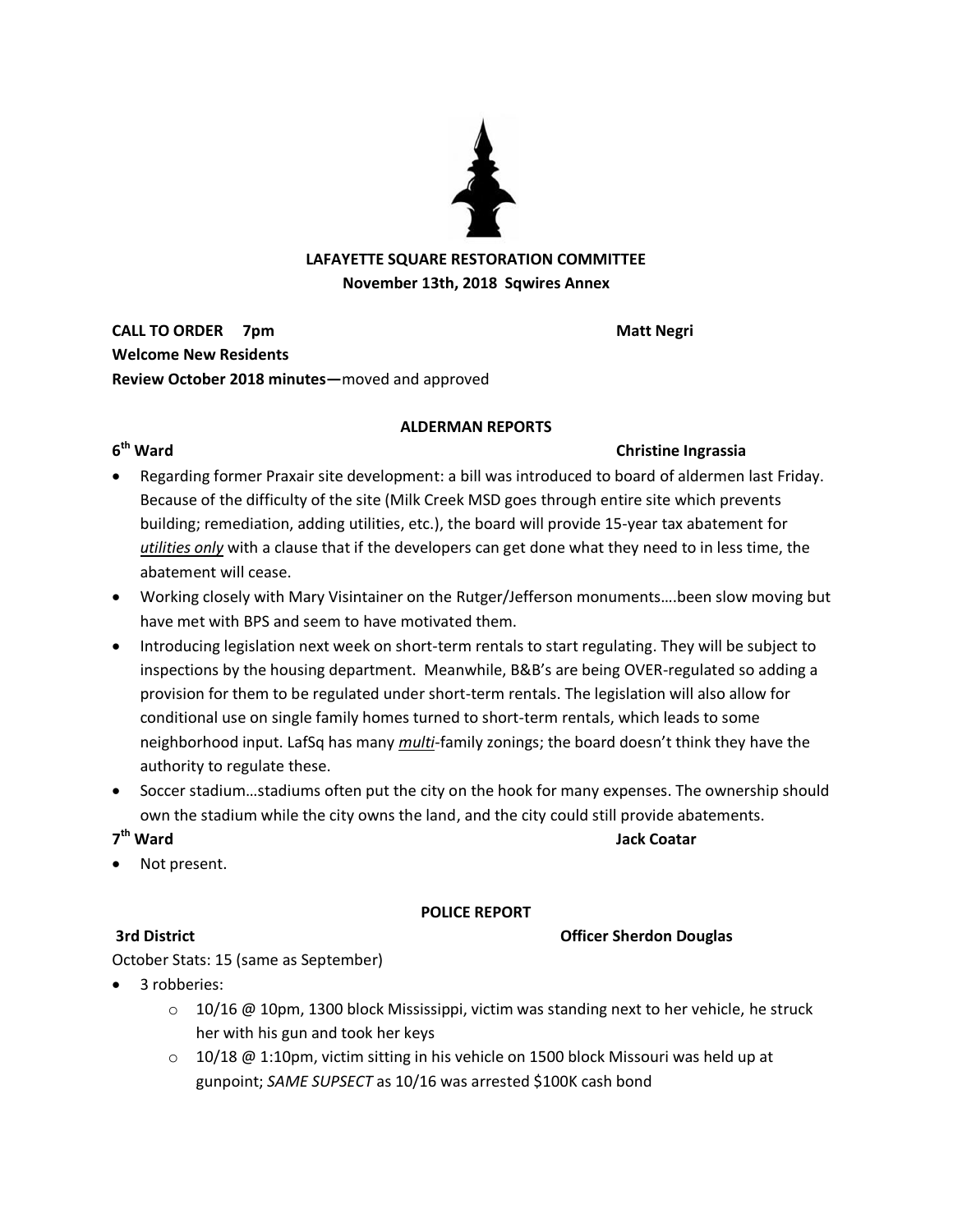- $\circ$  10/18, @ 9pm, 2000 block of Lafayette (@ Nicholson), victim was walking north on Mississippi, pointed gun @ victim and shot him in the arm; police are working on it
- 10/14, aggravated assault, 1600 block of Missouri, suspect struck his taxi cab driver in the head with the cell phone; suspect stayed at the scene was arrested
- 4 auto thefts; 2 were recovered
- 7 larcenies; 5 were stealing from the vehicle
- \*\*\*Cases that are public…we should be able to get follow-up information

### **GUEST SPEAKER**

## **Metro Transit Courtney Miller/Julie Stone**

- Metro Reimagined: the bus system has not been updated in the last 10 years. Metro Reimagined Project is the result after an 18 month period of talking with various stakeholders and evaluations.
- Evaluation revealed that people want: Faster times, more frequent service, better connections, and better customer experience. Want to improve equity and accessibility, make more rider-centric, etc.
- Proposed changes: more frequent service (13 routes running every 15 minutes); more reliable connections, new mobility options (i.e. mobility on demand in low ridership areas), faster and more direct travel, create unique ways to get people from point A to B (i.e. partner ww/Uber, Lyft)
- Lafayette Square proposed changes: *#80 Park/Shaw eliminated*; #11 Chippewa 15 minute frequency; #31 Choteau 30 minute frequency 4-7pm on weekdays and otherwise 60 minutes
- Increase partnerships with businesses and service providers, increase technology, etc.
- Implementation begins next fall.
- **Question**: How do we get shelters at stops on Choteau? **Answer**: Hybrid between the project and alderpeople/city funds/neighborhood & nonprofit donations.
- **Question**: Does Metro have responsibility for trash? **Answer**: Metro does not have their own refuse system but pay the City of STL to pick up trash. This is part of the infrastructure upgrades (trash receptacles) at which the project is looking….some neighborhoods want barrels and some don't!

## **NEW AND ON-GOING BUSINESS**

## **Special Meeting Update (re: offer on Stray Rescue property) Matt Negri**

- For details of the meeting, please see previously shared minutes. (May request from Christina Ryan: [membership@lafayettesquare.org\)](mailto:membership@lafayettesquare.org)
- The owner was impressed and sincere, but our LSRC high bid was not the number he was looking for. He has his own business plan: looking for undervalued properties in good neighborhoods, fixes them up, and sells them about 5 years later.

## **Lafayette Square Parlor Tour Pat Jones**

- Posters are for sale: \$10 for big & \$5 for small; McAvoy's home.
- All homes are over a century old.
- Sold over 350 tickets already.
- Please sign up for docent spots.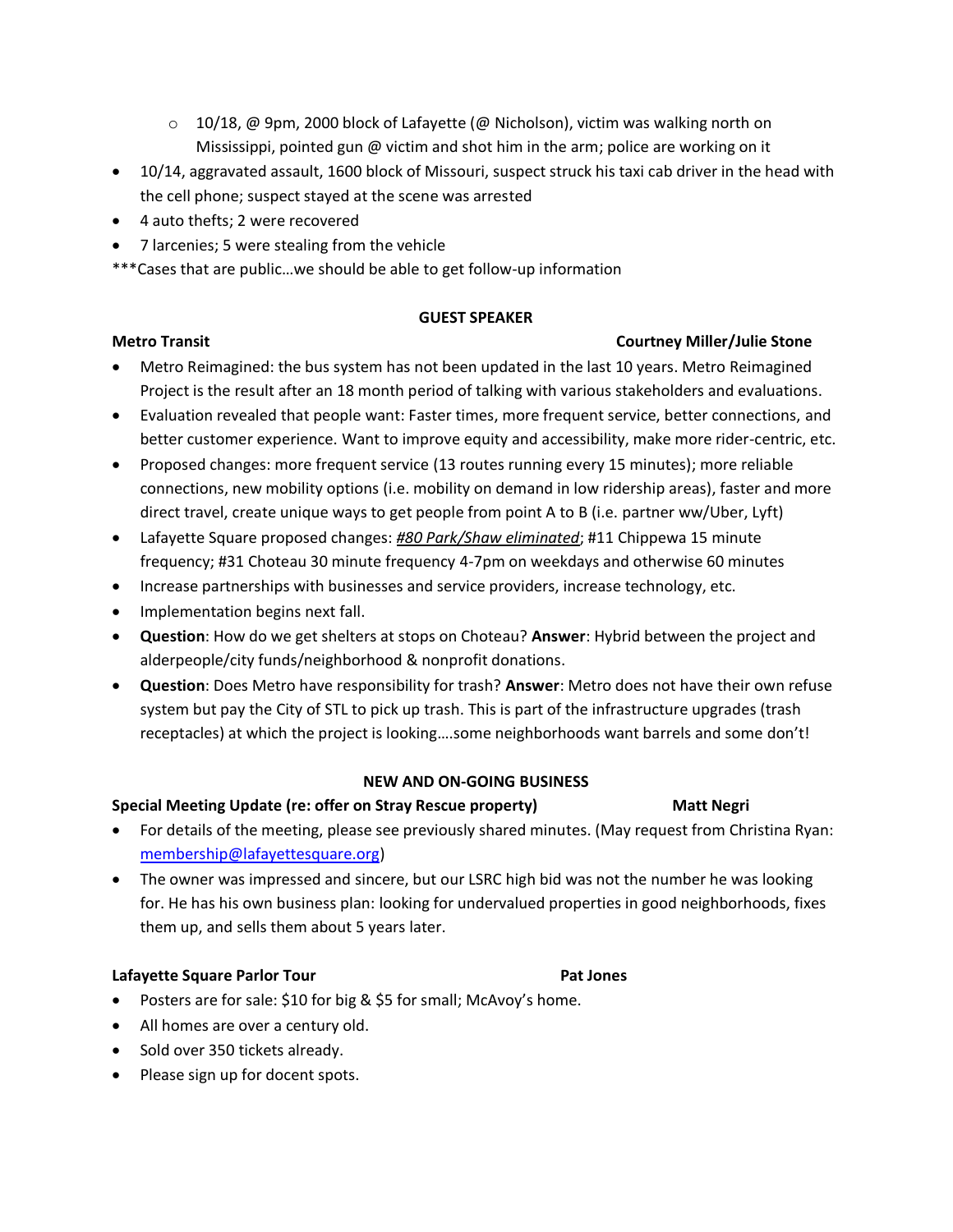- Katherine and Kate are working on raffle items: currently collecting for donations and will be putting together baskets.
- **Question**: Did we decide to limit ticket sales? **Answer**: It was discussed, but it has not been decided to cut sales at 2000, for example. We have not made that move because we would hate to turn people away the day of. It's true that the holiday tour, because it's one day and if there's nice weather we get a big turnout, and that has posed some problems with high traffic and wait times. We are advertising a "limited number of day-of ticket sales," so the day before the committee will determine that number.

### **SAFETY REPORTS**

### **VP Safety John Weston**

- Holiday season...stay alert and aware! Keep a blanket in your car to throw over items in your car. Have your keys in yoru hand before getting in your vehicle.
- Package theft goes up this time of year; try to send to a place of business instead.
- Costco is running a sale on Ring cameras right now.
- If you park outside, consider using the Club. (These are available for sale at cost.)
- Substation would benefit from extra holiday decorations; we also accept donations of drinks and snacks.

### **Problem Properties According to According Problem Properties**

- Currently have 9 residential properties with not much going on with 6.
- **1009 Dolman**: This building is flattened, and debris remains. There is another building on that parcel that has all the earmarks of demolition by neglect like the first building. Another problem is the alley behind the demolished building, which the owners claimed they owned (they do NOT), and is currently blocked by debris, boat, trailers.
- **1625-27 Carroll:** had 9 violations dating back to 2016; had a deceased and desist order back in 2017 because of ongoing calls to police and other problems; not long after had a fire and has not had much work done. On October 16 had a conversation with the executor of the estate who lives in Georgia. She has not seen the building. She has a brother in St Louis. She said she has fire insurance proceeds to use on the building and seemed to think they could spruce it up and attract \$1500/mo rent for each of the four units. There is a contractor hired to do exterior work and the deck; some work has been started. There is concern that the insurance money will NOT cover all the work that needs to be done. Neighbors have taken photographs to send to the owner.
- **2348 Hickory:** Went up for sale at auction (for back taxes) and did not sell. Going to LRA and will probably be available in the next few months.
- **Cobblestones from the utility workers on Mississippi:** Since last month, another contractor, who told Ron that he'd replace the cobblestones, and instead left them on the side of the road in the grass and filled the space with asphalt. Christine Ingrassia says there will be a meeting on 11/19  $\omega$ 6pm in the Kennedy Room at City Hall.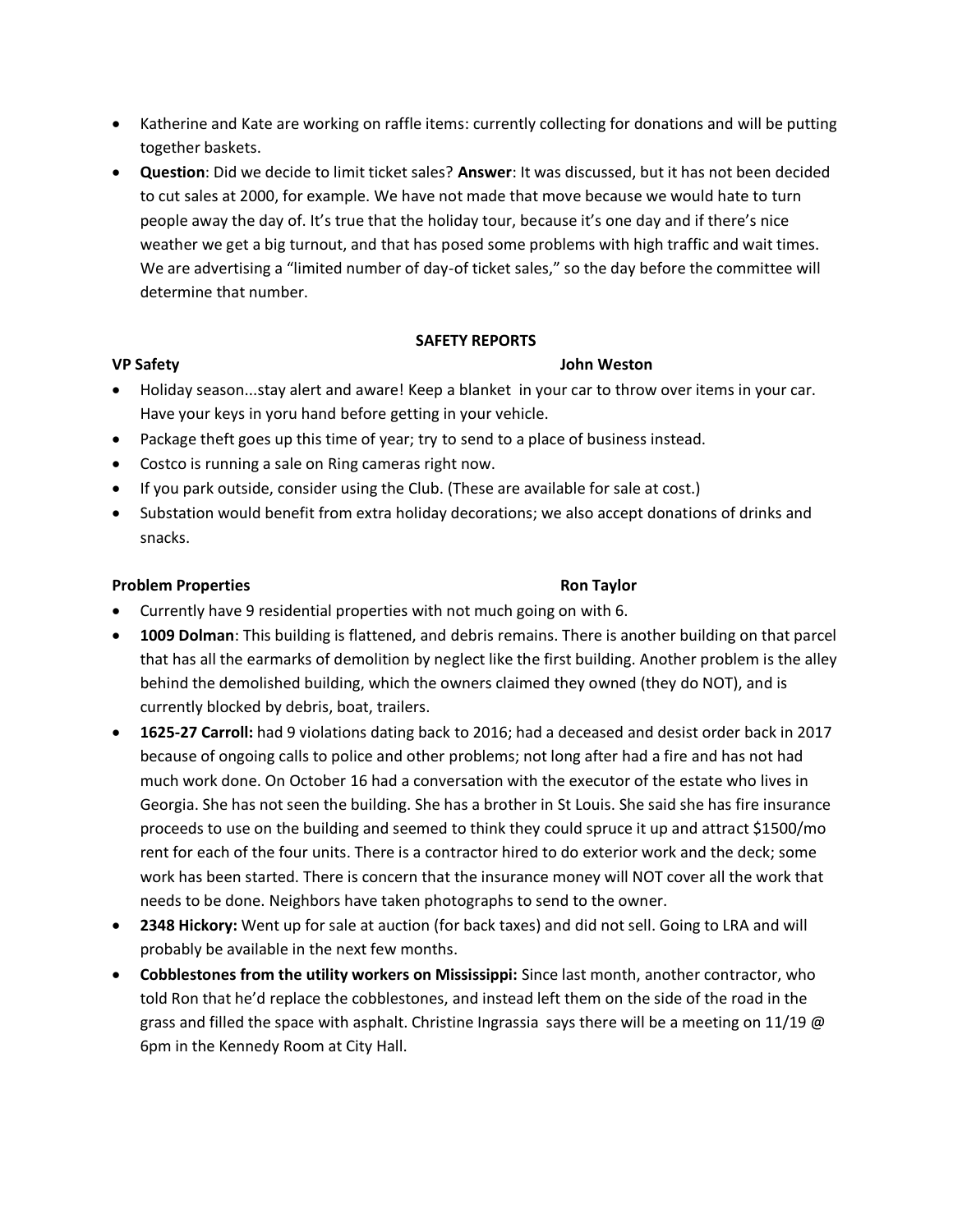**• NEW MEMBERS ARE NEEDED FOR THIS COMMITTEE!!!!** Ron Taylor and Don Owens are retiring from this committee. David Curry will remain. Thank you to Philip Penrose and David Brax for stepping up.

## **Block Captains/Alleys** Glenn Eckert

- Beginning quarterly meetings.
- If you don't think you have one or aren't sure, please contact Glenn.
- The expectation is that if you volunteer for this position, you will be responsible for your block and keep up communication with your neighbors. This communication is imperative to get the word out to everyone in the neighborhood.
- New captains are needed for NW Quadrant. Julie Stone has been captain for 19 years for entire NW Quadrant but needs help and wants to phase out. It includes: 22/2300 Rutger, 21/22/2300 block Hickory, 11/12/1300 Missouri (not officially counting McKay but they are tied in). This is an active, fun part of the square (i.e. they have a great party for National Night Out)!

# **COMMITTEE REPORTS**

## **LSBA Bethany Budde/Andrea Heugatter/Matt Brazelton**

- Andrea's presentation postponed until December meeting.
- Tree Lighting on Saturday, December 1 from 5-7pm. Need volunteers to help out: help kids decorate ornaments, serve cookies and drinks, etc. Will have a holiday movie playing, Lafayette Park choir will carol, and tree lighting at 6. Need a Santa!  $\odot$

- Reports were sent out. There have been a lot of ticket sales (~\$5K since the last report).
- Currently operating at a \$13K deficit, BUT the whole budget was a \$19K deficit, and some capital improvements were not in the initial budget. So currently we are operating at over \$10K net.
- Sitting at about \$250K cash; about 106K earmarked for various projects. \$145 is just operating cash, and of that
- Overall, the LSRC is in really good shape!
- 2019 budget will be presented at the December meeting.

### **Capital Improvements Community Community Community Capital Improvements** Mary Visintainer

- Linda Pallman is now the director of Capital Improvements.
- Bricks have been ordered. (We do two orders ever year.)
- Meeting Thursday 11/15 @ Park House; new members always welcome. Will discuss: plaza improvements (i.e. LED lights), Rutger entrance (probably will have to spend more than initially budgeted), noise abatement on 44, Park Ave signage,
- Some plans are imminent and some are 10-year plans.

## **Treasurer Clark Affholder**

### **Membership Christian Ryan**